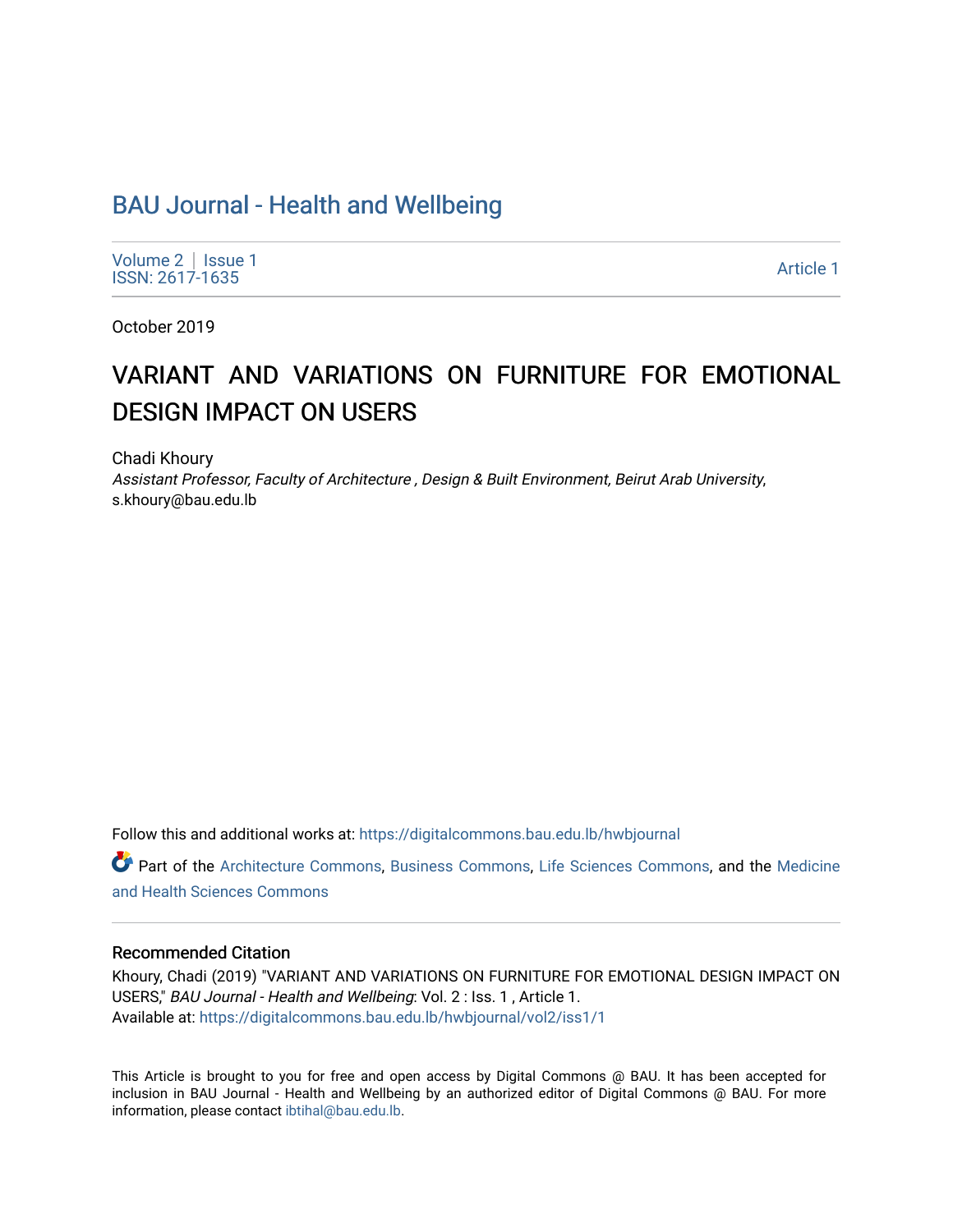# VARIANT AND VARIATIONS ON FURNITURE FOR EMOTIONAL DESIGN IMPACT ON USERS

## **Abstract**

The process of design is the subject of many studies in the field of psychology or social science or technologies. Its wealth is based on its complexity within the variant and variations that include during its progress. An investigation on computer-aided integrated design and production using advanced automated tools aims to provide integrated solutions for the design and production of geometrically complex forms merged with machines restrictions that could serve as potential design variations. These variations relies heavily on the use of parametric design modeling that are incompatible with a linear approach. Beyond functionality, comfort, and technology, the objective is to propose a conscious and creative dimension of living, offering an anti-stress formula for the design and daily management of the space. This paper investigates the emotional design impact on products specifically on furniture to evoke emotions in people, suggesting that emotions are at basic importance for the success of a product since they influence product evaluation, purchase decision and product experience of users significantly. To formalize this iterative process, we propose a dynamic model allowing multiple variations on furniture affecting the users emotionally from the very beginning of the interaction at the pre-possession stage to long-term use, giving emphasis on form, color and material. We propose a dynamic model allowing multiple variations on furniture within a conscious and creative dimension of living offering an anti-stress formula for the design and daily management of the space.

#### Keywords

Emotional design, Digital Design, Variations, Integral Manufacturing, Furniture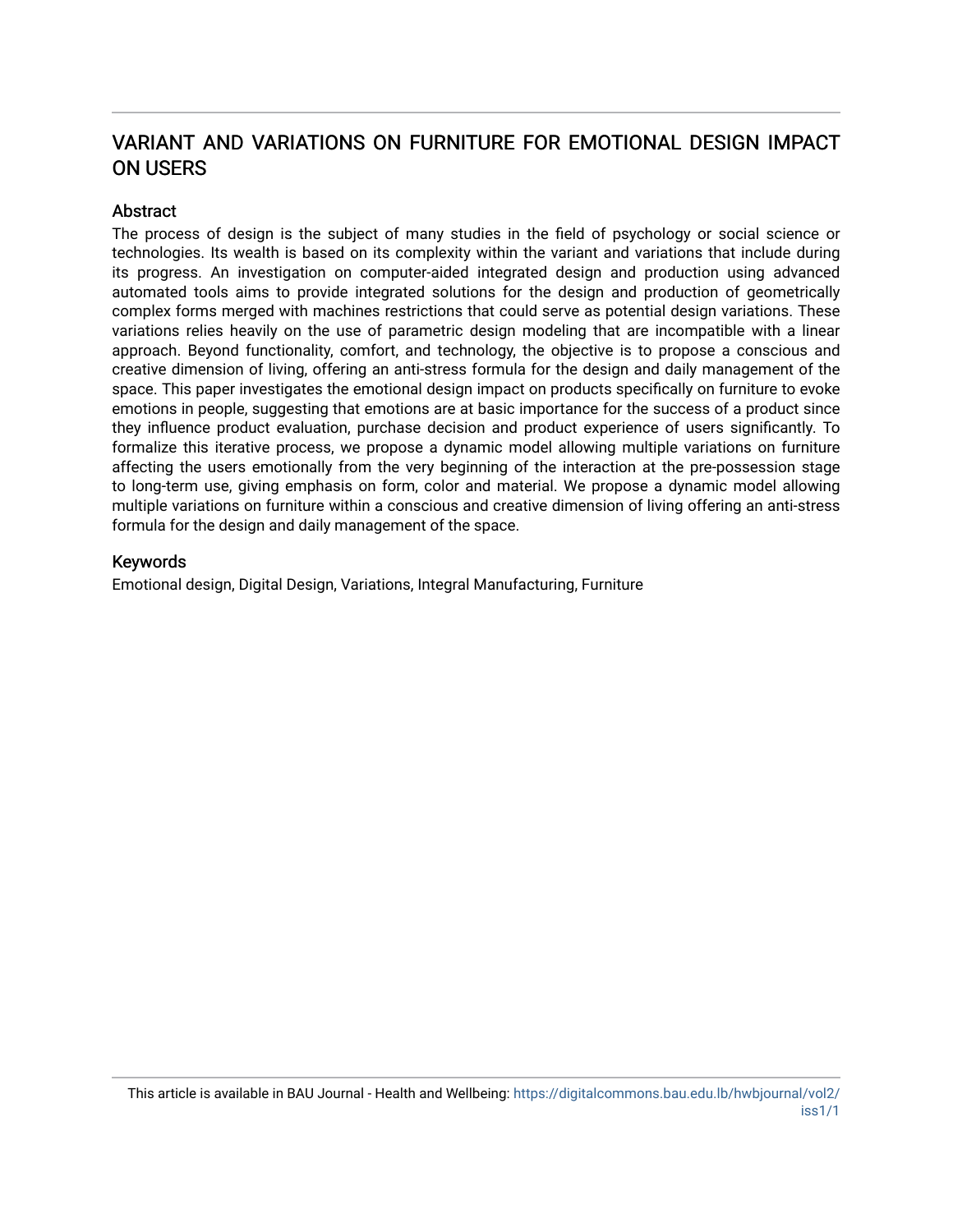#### **1. INTRODUCTION**

The current renewal of the new language in the world of contemporary architecture shows a preference for curves and folds, for the torsion of surfaces, for superimposed grids, for models of unique variability. Over the last twenty years, the interest of architects for formal complexity has increased and is supported, as well as stimulated by the integration of information technology in the design phase. Furthermore, the development of CAM (Computer Aided Manufacturing) seems to satisfy an eminent desire of the architect, increasing control over the complete production chain, in which a specific design idea supported by the software is able to materialize, through numerical control machines (Wetzel, 2009). In the meantime, we are witnessing a gradual movement of the architectural project from a finished object of planning to a manufacturing process, which allows research towards a condition of infinite variability. By freeing the architects from the *a priori* typology and the order of the box, the attention on the processes diversifies the architectural research and allows exploring and making explicit the definition of the strategies.

The development and improvement of parametric modeling systems has allowed multiple variations of the project to be integrated into a single "representation of the real" model: geometric variations, the relationship between form and structure, energy exchanges, up to production output of structures and coating surfaces. The practices of digital technology as developed today in the field of architectural design and fabrication have instrumented the idea of an uninterrupted development of the shape. The chronological chain, from design to fabrication, is no longer a linear approach but becomes a series of simultaneous developments and possible variations. The emergence of new materials or new components and their relating technicalities makes possible this continuum of shape (de)formation and virtualization on a basis of potential variations of the production tools (Meyer, Duchanois, Bignon, 2015).

The aim is to create a customized and economic product that is the result of an integrated design between form and structure. In the design of a product, it will be noted how the constructive, structural and material choices are guided by analysis of the form, the structure, and the relative optimization. The potential of parametric design is exploited by developing a model whose characteristics of shape and structure evolve continuously to find the optimal solution based on the established parameters. Alongside these aspects, which can be considered more technical, strong design and aesthetic component have been maintained which has led to prefer some formal solutions compared to others.

Moreover, this study explores the mechanism of how products affect the users emotionally from the very beginning of the interaction at the pre-possession stage to long-term use. The study gives an emphasis on form, color and material. "Emotional design" term was selected to be used within this paper for two reasons: First, to reflect the current issues about 'emotion' in design sphere and second, to benefit from the familiarity of the term 'emotion' in daily language to represent the related 'affective phenomena' including the terms "emotion, sense, feeling and effect" with ease of understanding and coherence. Since these terms have similar meanings and are used interchangeably for each other in daily life the term emotion will be used throughout this paper to describe the responses and sensations evoked in people by products when it is needed.

Towards such a goal, this paper has been constructed on two bases:

- a. Scientific evidence based on the study of Donald Norman showing that emotions have an important role in human life such as decision-making and well-being. In addition, furniture design can enrich life; achieve higher user satisfaction, product longevity, and better use through emotions.
- b. To consider how variations on the same design idea can be applied to abroad range of architectural design, interior design and furniture allowing the transition from the prototyping to the fabrication phase.

#### **2. EMOTIONAL DESIGN CONCEPT**

The word "emotion" is often applied to a wide range of phenomena, such as passions, feelings, temperament, and moods. Although these words are regularly used as synonyms, they refer to specific and different experiential phenomena, called affective states. Pietre Desmet in his book Designing Emotion describe also four different emotional states: emotions, moods, emotional traits and feelings.

The first category of affective states is represented by emotions. Emotions are intentional because they involve a relationship between the person who lives them and a particular event or a surrounding object: we are afraid of something, we are proud of something; we are in love with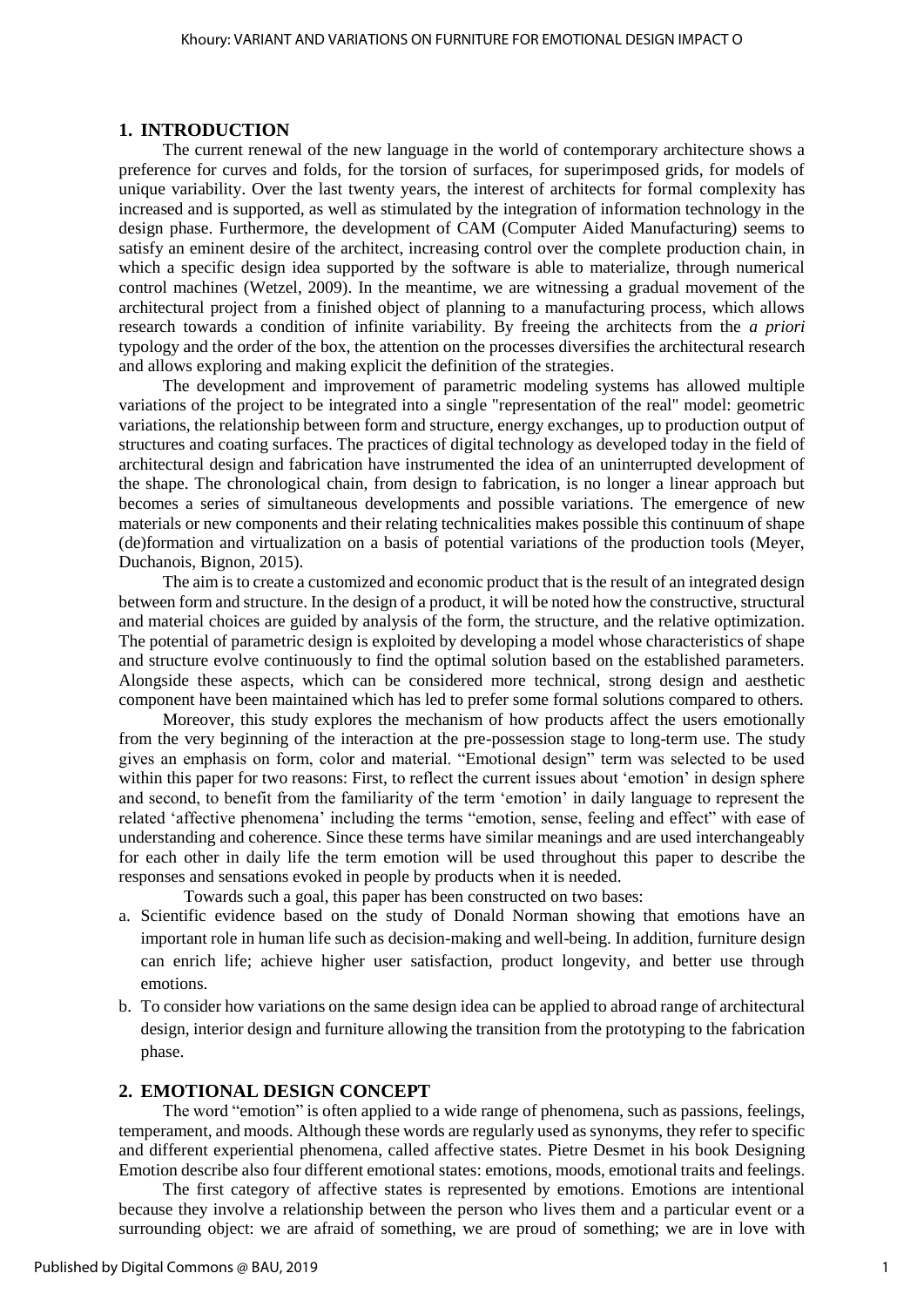something and so on (Frijda, 1994). Moreover, people are usually able to identify the object of their emotion (Eckman, and Davidson, 1994): we know whom we love and know with whom we are angry. Besides having a known object, emotions are acute and exist for a relatively short period of time, normally, the duration of emotion is limited to seconds or minutes at most (Eckman, 1994). The cause that arouses an emotion (the stimulus) can be an external event in the environment (for example someone who calls our name or see a building), or a change within us (such as thoughts or memories) (Eckman 1994).



Fig.1: The map of emotions to understand how our body reacts to emotions

Certain architectural atmospheres evoke certain emotions, mostly unconsciously, that influence our emotional state (emotional state). These feelings can be a mixture of different emotions or even conflicting emotions.

An emotion is an intense affective reaction, pleasant or unpleasant, accompanied by physical and psychic reactions. According to the definition of Robert Plutchik, the primary emotions are eight and divided into four groups (Fig. 1): 1- Anger and fear, 2- Sadness and joy, 3- Surprise and waiting, 4- Disgust and acceptance.

Donald Norman (Norman, 2004) argues that the emotions aroused by a given artifact can sometimes be more important than its actual functional characteristics since the objects that surround us represent to us something more than the mere possession of material goods. This happens because we attribute to them a narrative component and sometimes the expression of ourselves. The perception of the functionality of an artifact is combined with the emotions it arouses, to evidence that cognition and emotion are actually two indispensable parts of a system. Norman admits that in one of his previous books Norman, 1988 his attention was mainly focused on usability, voluntarily not considering aesthetics as a subject related to it. He also welcomes the critics of the designers, who had observed that, following his prescriptions, they would certainly have created usable, but ugly products that nobody would have liked to possess. Ultimately, Norman 2004 concludes that although a functional product does not necessarily have to be fun to use, just as an attractive design product does not have to be efficient, beauty and function, aesthetics and usability must somehow be part of an artifact. This change of perspective certainly reflects recent greater attention to the emotions of the user in the design of artifacts and the consideration that they are indispensable elements in determining the affective, behavioral and even cognitive dimension of an individual in an interaction situation. In the activity of decision making and expression of judgment, for example, emotions are necessary first of all to make us aware of what is good and what is not, an activity that is only later interpreted by the cognitive system, and secondly to make us able to assign a value to the various choice options.

Referring to Donald Norman's definition of expressive behavior in emotional design (which is the external sign for an experienced emotion); Norman mentioned three design related aspects which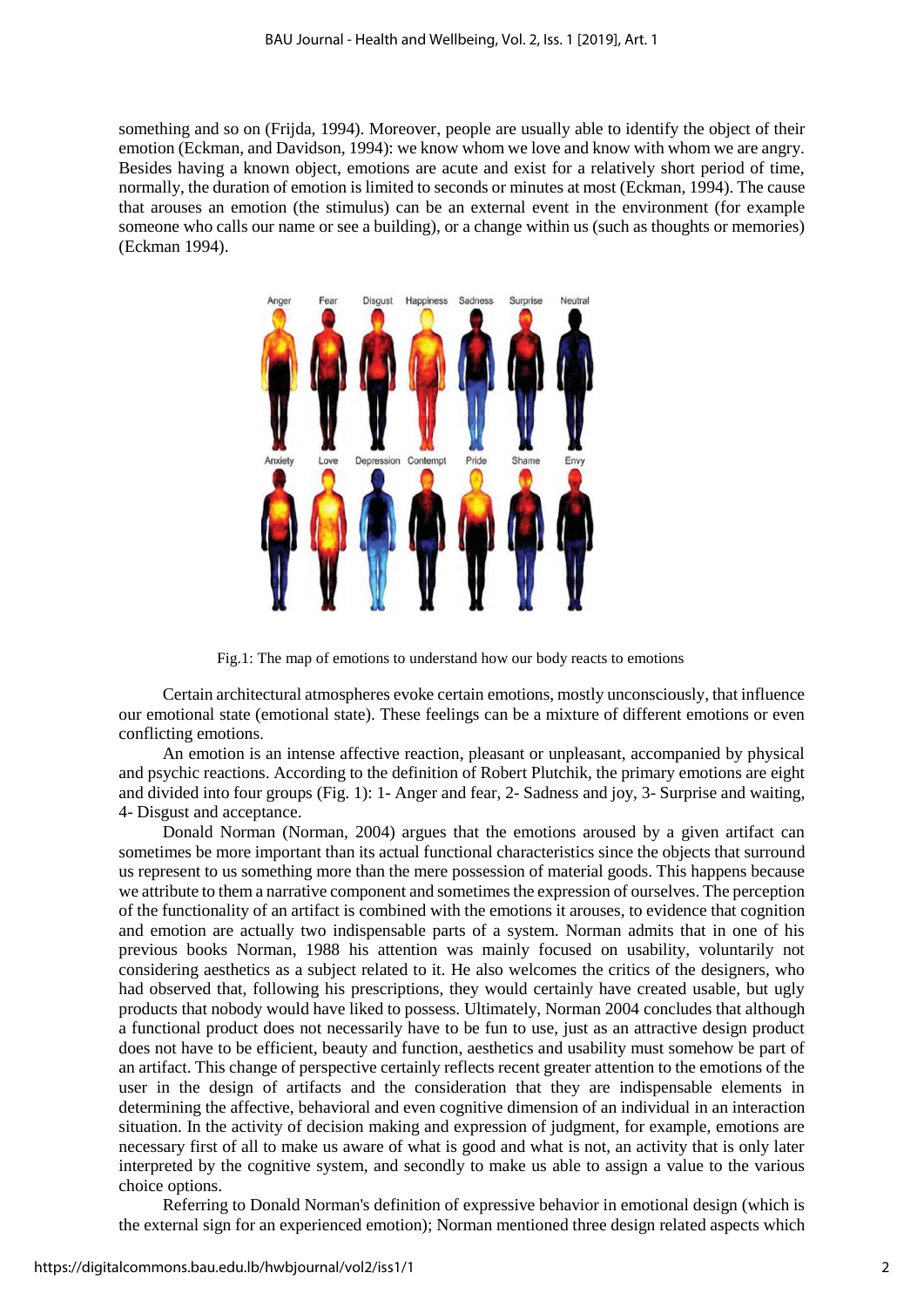are visceral, behavioral, and reflective design (Fig. 2). They are linked to each other and associated with three levels of perception as well (Norman, 2004). The ways in which the three levels interact are complex. It is, however, possible, purely for application purposes, to make some very useful simplifications.

The three levels correspond to the characteristics of a product in the following way:

- Visceral Design > Appearance
- Behavioral design > Pleasure and effectiveness of the use
- Reflective design > Self-image, personal satisfaction, memories

Even these simplifications are difficult to apply. How do visceral pleasures translate into products? Do the same things that excite a group of people frighten others? Similarly, as regards of the reflective level, is it not true that a deep reflective component is attractive to some and boring or unfriendly to others? Moreover, we can all agree on the importance of behavioral design - no one ever takes sides against usability - but to what extent, in the overall scheme of things? How to compare the importance of each of the three levels with each other?.



Fig.2: Norman's "Visceral, behavioral, and reflective" diagram

The answer, of course, is that no single product can hope to satisfy everyone. The designer must know the audience to whom the product is directed. Despite having illustrated the three levels separately, each concrete experience includes all three: in practice, it is rare to meet a single level, and if it were to exist, it is very likely that it derives from the reflective level rather than behavioral or visceral.

These three phases of user experience with products can be used as a sequential guideline and tool for orienting users' decision making processes toward repurchase specific products. Designing for visceral and reflective design relates directly to the entire purchase process. As the first aspect, the visceral design focuses on introducing products to users, whereas reflective design represents previous experience, including users' evaluation. These two aspects, visceral and reflective, control the entire purchase process in a continuous thinking loop. Furthermore, the reflective design provides logical thinking and reasons upon which users' base their decision to repurchase or purchase a new product.

Immanuel Kant who, in 1781, had sustained the decomposability of reality in two simultaneous aspects, similar to two "worlds" contained one inside the other: the phenomenon and the noumenon. Both represent a projection of the "thing in itself" (understood as an external reality to the thought of the subject by its nature unknowable and indescribable) on the conscience. The first concerns the external appearance of the thing, constituted by the union of form and matter; the second one concerns the perception that the subject has of the thing in itself, which is obtained by overcoming the superficial cognitive stage.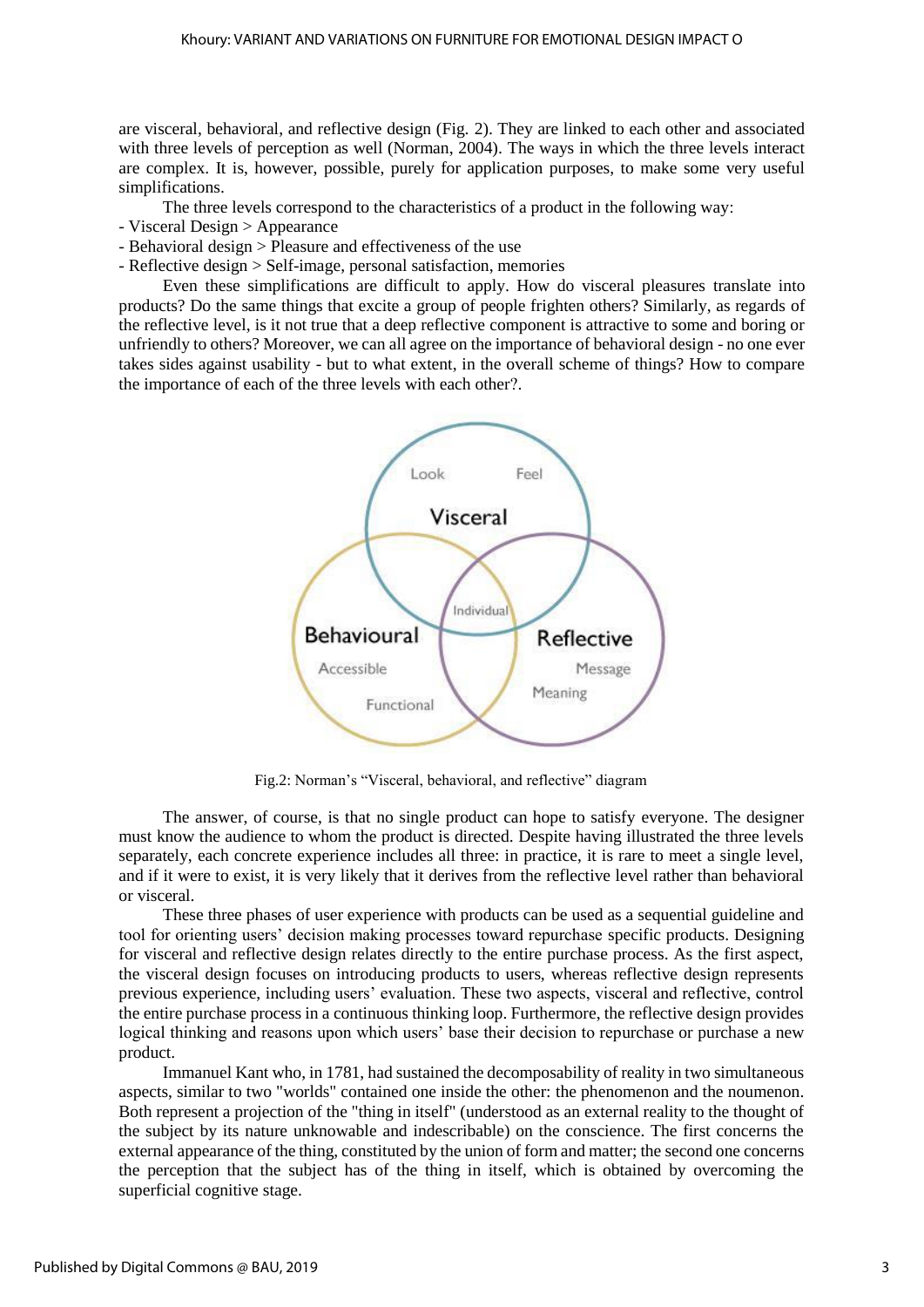In cybernetic terms, we can say that the world we experience as external to ourselves is not really the world such as, but its virtual replica generated by the perceptive and imaginative processes of our consciousness.

The distinction between the two dashes of realism, direct and indirect, is schematically illustrated by the following figure (fig. 3, Left and right). In the direct realist view, the environment that surrounds us is identified as objectively given beyond ourselves, identified in its physical dimension perceptible through the senses (fig. 3 left).

In the indirect realist view, the external environment is represented as a miniature perceptive copy obtained through brain processing (fig. 3 right).



 Fig.3: The left side represents a direct realist vision. The right side represents indirect realist vision.

#### **3. VARIANT AND VARIATIONS IN DESIGN**

"The figure of Eurytus, a Pythagorean of the 5th century, often associated with Filolao, is interesting in this regard. Eurytus was famous among his contemporaries because assigned to any real object a certain number (we do not know how he obtained it). He showed in a characteristic way the natural necessity of the relationship between one and the other: there was provided an equal number of pebbles, traced the figure of the object in question and interlocked along its perimeter such pebbles (the number apt to define the figure of the man was for example 250). By varying the size of the object, the number of pebbles, which expressed its essential relationships, did not change. In this way, Eurytus wanted to visually establish the relationship, typical also of Filolao's thought, between number and form limiting the real entities: the number, translated in form, was, therefore, the principle of individuation and also of intelligibility of nature." (Vegetti, 1970)

This historical annotation by Mario Vegetti illustrates effectively how, already in Greece in the age of Pericles, the philosophy of nature had clearly identified a relationship of correspondence between number and form. This correlative device could be assumed as an archetype of the parametric contemporary procedure: to create a link between figure, geometry, and number - between the physical-formal and the mathematical aspect of reality - establishing a relationship able to manage dimensional variations.

The parametric design process focuses on defining a set of parameters that influence the shape: the final shape is not in the middle of research, but it is induced. Changing parameter values generates not only an object but also a set of variations: the process is not simply based on metric values, but on the set of relations among the objects that make up the form. A modification of an element causes one transformation of the system in its entirety. The parametric model can automatically update all links and associations, a possibility to enter the geometric model in a series of variations based on the digital concept of associativity. Thus, the design consists of a set of geometric rules and logical relations between the first elements of the model: these initial components, points, lines or surfaces, constitute in their assembly and in their related relationships the hypotheses of the project. Changing one of the parameters will change the whole system, so the parametric design allows the manipulation of the object at all scales.

Michael Hensel and Achim Menges (Hensel and Menges 2006) give an example of parametric component defined by an analog manipulation of a paper tape (Fig. 4). The component integrates the constraints of the material, its opportunities for modeling and deformation and methods of assembly: it is a unitary element that if multiplied includes a larger system. The system is in itself potentially transformable for the differentiation of each parametric component.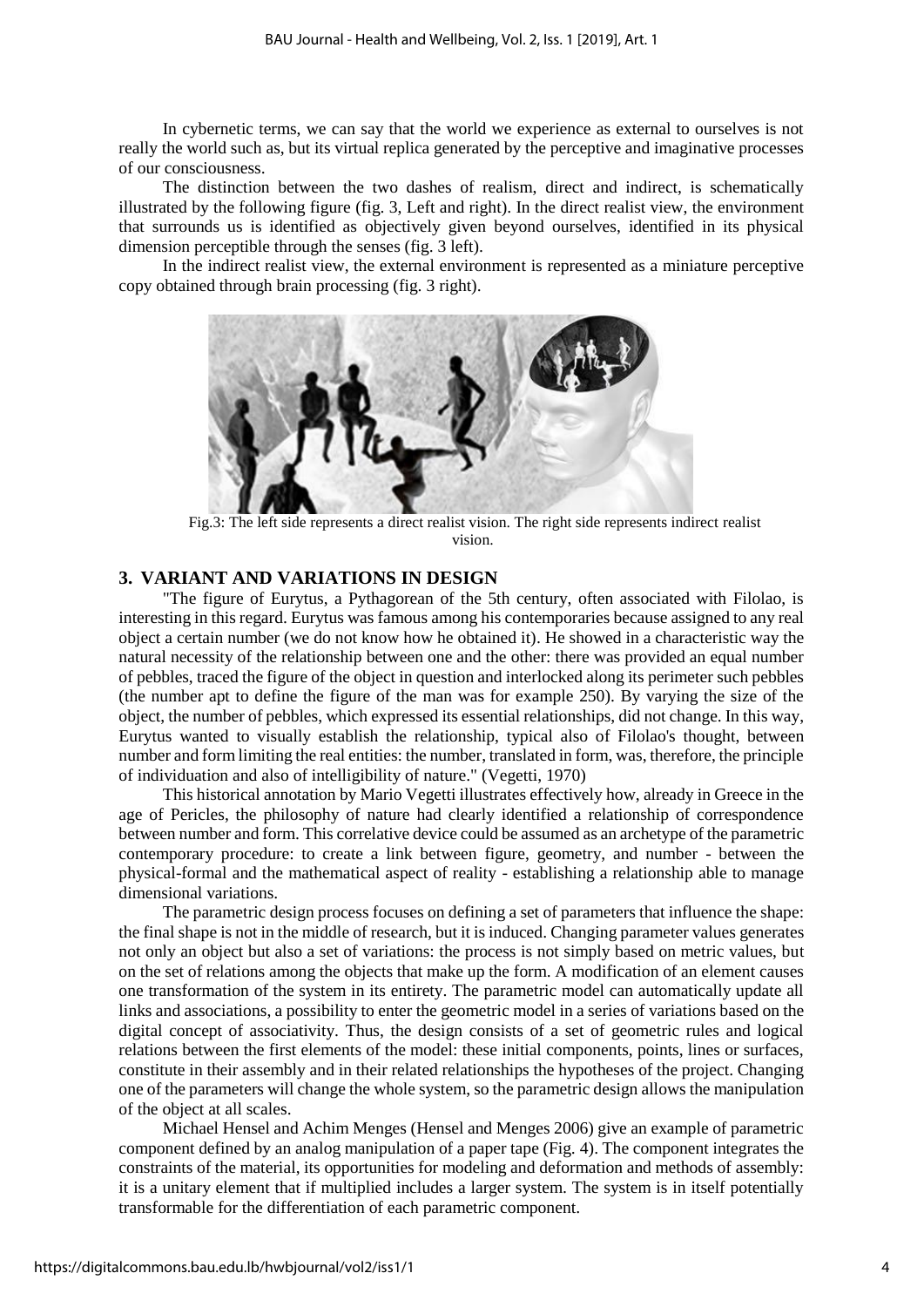

Fig.4: Example of a parametric component Hensel and Menges 2006

Here the problem is the geometry of a device in an operational implementation perspective. There are opportunities in changing values of the parameters that allow the exploration of multiple variations. The experiments conducted in this direction could be integrated by incorporating dimensions, not only constructive, but also economic and social.

#### **4. FURNITURE EXPERIENCE DESIGN**

Most of the authors and researchers who have written about products designed for emotions and the way to test and measure a consumer's emotional responses to them, have focused on a variety of products such as electronics or hi-tech products and household appliances. These products can affect consumers with their appearance and artificial intelligence interactions, while furniture is a non-electronic product, which required an attempt to apply designing an emotional one with possibility to interact. Designing interactive furniture is new to the field of furniture design, especially with manually controlled interaction rather than complicated electronic and technological controls. Furthermore, authors and researchers have concentrated on many types of products and ignored furniture items (e.g., chairs, tables, beds) because the pleasure evoked from furniture sometimes relies more on physical ergonomic satisfaction (Chang & Wu, 2007), whereas in this study it will rely on emotional fulfillment after isolating functionality and usability features. Nevertheless, furniture as a product can also be chosen depending on emotional contact with regardless of functionality and usability, which are widely offered. Italian furniture style, for example, is preferred by some people, whereas others prefer the Scandinavian style, such emotional responses related to attitudes are elicited by the appearance of the 'object as such' and not by an (anticipated) consequence of usage or by (expected) behavior or functioning" (Desmet, Porcelijn & van Dijk, 2007). Moreover, furniture, which have a long-term usage lifetime, should have the priority to be emotionally designed to evoke users' positive emotions, to inhibit their negative one, and to provide them with a positive experience on the long run. In addition, this wide range of furniture usage in general - tables for example emphasizes the direct physical and emotional relation to users; accordingly, it is necessary to shape this relation positively. Ultimately, choosing a furniture product is merely a case study to examine how successful the design process development is in the product design field, and to benefit from the area of specialization, previous experience, and expertise of the author of this research.

#### **4.1 Variant of the Project**

An outdoor bench is the design concept that has been selected for applying and then validating the developed design strategy. This strategy includes some tools such as co-design and masscustomization, used for addressing user's specific emotions. We implemented the same formal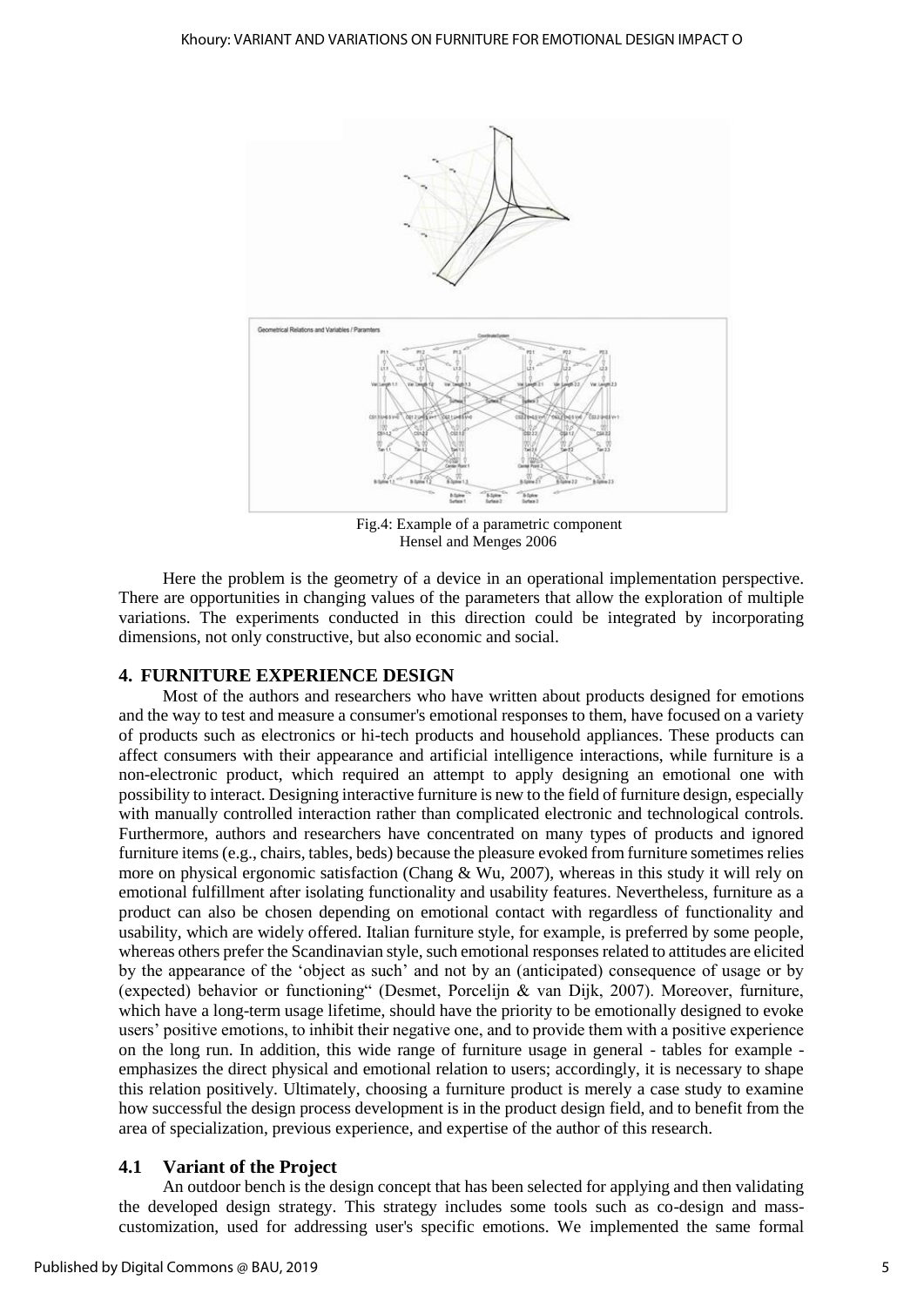strategy on adherence to mathematical and proportional relationships and on the centrality of the compositional process of the design strategy. Not a-priority form, but a design determined by a consequence of spatial transformations.



Fig.5: Variant for the bench Designed by the author March 2019

#### **4.2 Variations by form**

Form is a three-dimensional geometrical, it refers to the way the design elements have been united (Lidwell & Kritina Holden, 2010) and how they have been visually and perceptually combined. Form is defined here to dispel the confusion between forms and shapes and to recognize how to perceive both form and shape. It is also defined to control the role forms play in design success as one of the main visual and aesthetic components of design. Furthermore, forms have the ability to carry emotional content and messages from the designer to the user, accordingly a new approach have been introduced to the field of design and emotion. Whereas "Form follows function" is a famous principle associated with designing objects in the 20th century and links object form to purpose/function (Zen, 2006), "Form follows Emotion" is a new approach that focuses on an advanced level of the importance of product form, and is concerned with emotionality instead of functionality. "…Even if a design is elegant and functional, it will not have a place in our lives unless it can appeal at deeper level, to our emotions" (Demir, 2008). There is a link between form and emotion that has been clarified according to Wallach (Wallach, 1953) who assumes that there is an impact of our past experience that plays an important role in perceiving form, and set out to demonstrate such an effect in a rigorous way. At the same time, our previous experience has been shaped by our emotions and memories, which in turn refers to the link between emotion and form. The more our experience is associated with positive emotions related to a design component like form, the more this will establish for the positivity of the next experience, depending on positively perceived forms in the past. Likewise, the "Form follows Emotion" approach emphasizes the importance of form in product design, as form plays an essential role in provoking users emotions.

Form is the first emotional contact of the product visual feature such as shape and color, with the users, and therefore the first impression. The form of a product communicates a personal and emotional meaning.

This is the concept we choose for the final object (Fig. 6). This design concept is expected to help users to overcome boredom arisen due to the long-term usage by means of an upgradeable appearance during the product usage lifetime. The form is simple with slight curvatures, yet engaging as this philosophy repeats throughout the design. The bench "Harmony" is suited in isolation as it fills a space with its visual impact. Robotic fabrication was used to fulfill our vision, as precision is needed to execute profiles based on mathematic equations, which are beyond human capabilities.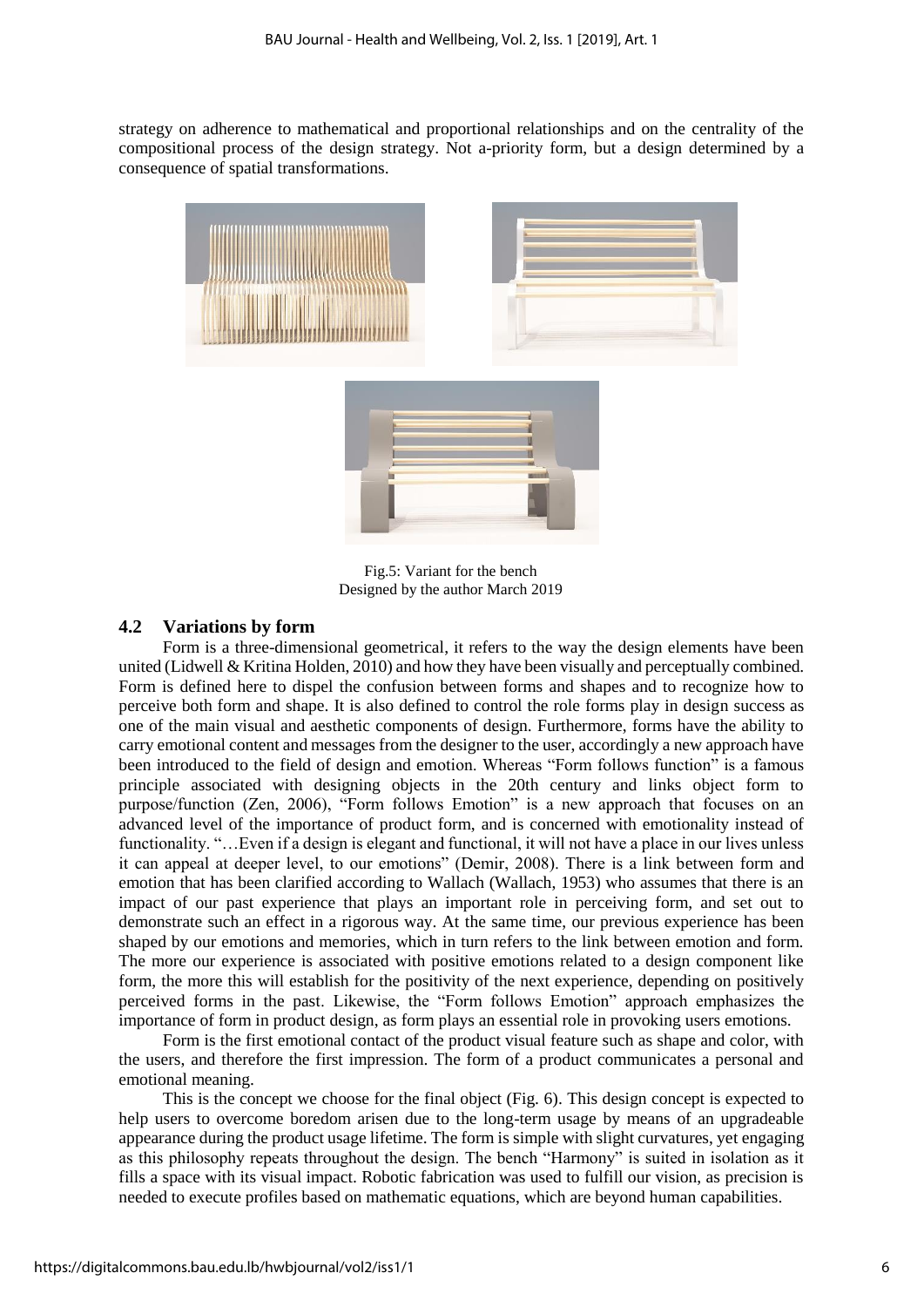

Fig.6: Variations by form Designed by the author March 2019

### **4.3 Variations by Colors**

The first and most important element where the first impression and attraction take place in the course of a user's visual linking with a product is color. As colors play a major role in how the design is perceived, and they are perhaps the most important element of design. They can be chosen by designers to be assigned to an object, and then be totally or partially accepted or rejected according to a user's point of view and/or taste (Morton, 1997). Colors can be chosen by the users themselves by investigating users' desired colors indirectly such as market surveys.

Furthermore, users may perceive colors positively or negatively, so color perception is an indicator of whether the emotional content sent from the designer has been delivered to the users or not. The way colors can be used in providing users positive relationships with products and ensuring their satisfaction should be studied as one of the main concerns for designers.

The focus in this section will be on the emotional impact and positive symbolic meanings of colors. This research looks to reveal and emphasize the positive effects of colors (Peacocke, 1997), as well as avoiding any negative impact on users' emotions and the way they perceive the product. Using color to stimulate and influence users' perception positively is the base of exploring the emotional effect of colors. Color is a key design element that delivers powerful message through the visual contact. Color affects users' moods, influences their psyches, and represents the most expressive of all design elements. As such, it is important here to note that choosing colors depends not only on a designer's choices or color's psychological and emotional effect, but also on the user's emotional and aesthetic preferences.

Colors may have meanings aside from their emotional arousal (Demir, 2008), which means that every user has his own personal and individual meaning in choosing colors. The designer's choice of colors and their combination could be powerfully effective in influencing design perception and acceptance or rejection.

This research is primarily concerned with providing users with customizable multicolored designs to enable them to change their product's visual appearance using changeable designs and color schemes. This will help users to accommodate many of their emotional changes that may occur during their experience with these products, as well as keeping users connected, visually, at the very least, to their products. There are three primary colors (red, blue, and yellow) in addition to the two achromatic colors black and white, from which all colors are derived. It is important to clarify these colors and their positive psychological properties, since the main goals of this research are associated with positive color perception.

The way we perceive colors and their association with color is closely linked to cultural factors, and the way we associate emotions with one color rather than another is greatly influenced by our personal experiences. According to the thought of W. Kandinsky color is a means to stimulate the soul in a direct way. He maintained that the harmony of colors is based on one principle: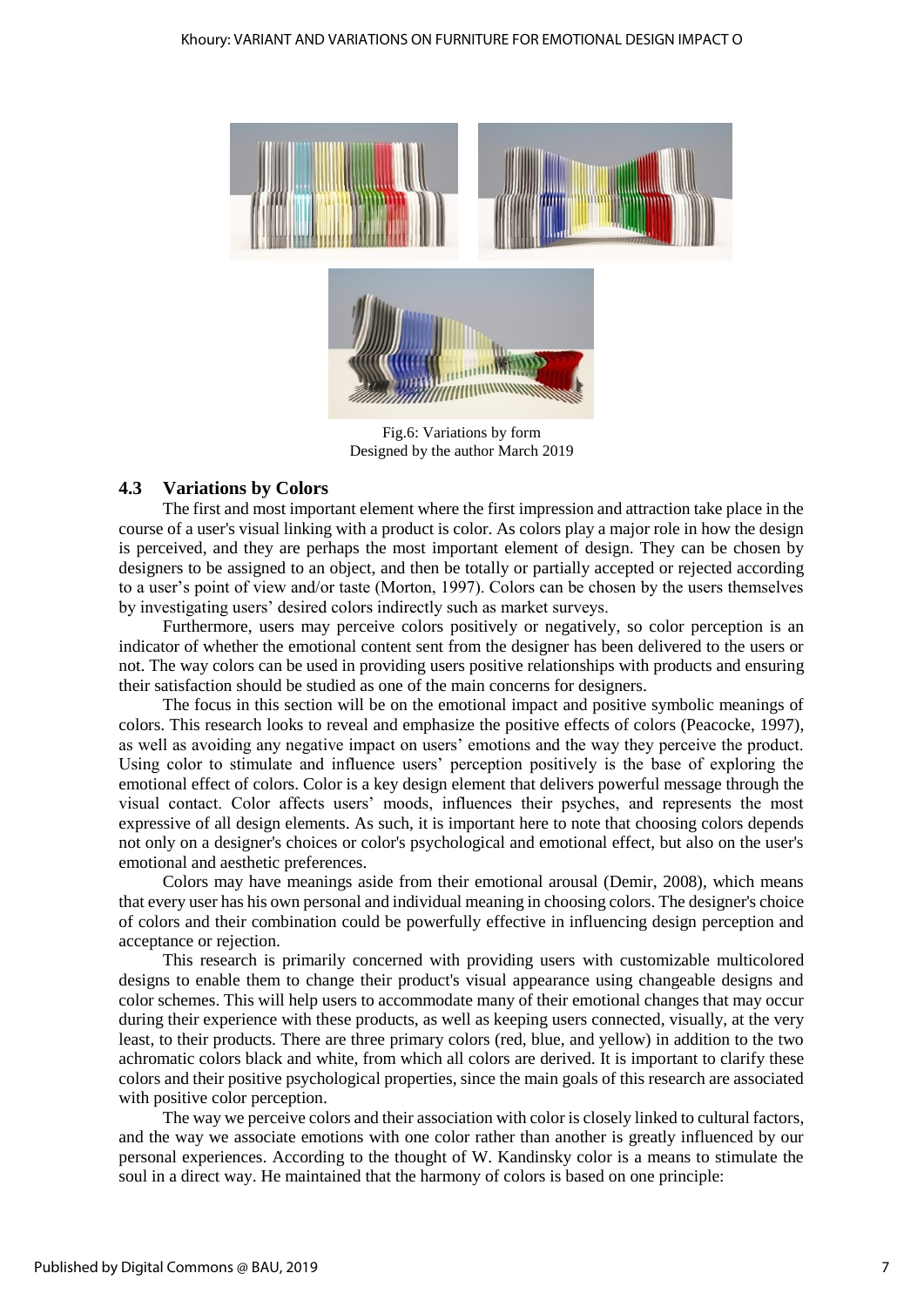Effective contact with our soul. The peculiarity of color, according to Kandinsky, is to have its own expressive and spiritual value and through it, it is possible to represent spiritual reality regardless of objective allusion.

All light is life, when we talk about color we talk about everything that is inextricably linked to nature, energy, sensations, emotions, life.

The man lives immersed in color in every moment of his existence. Color is not just a physical phenomenon, but a complex set of different factors for this reason, the encounter with color involves us on different levels: Physiological, Affective, Ideational, Psychological, and Spiritual.



Fig.8: Variations by colors of the bench Designed by the author March 2019

## **4.4 Variations by Texture**

There are two different spectrums in design texture; smooth to rough and soft to hard. Textures are what determined our tactile experience of the product (Wong, 1993). The definition of texture is the surface characteristics of a material that can be experienced through the sense of touch, whether real or illusory (Paschke, 2000), there are two types of texture:

- **Tactile texture**: The actual 3D feeling of a texture that can be touched and perceived. This type of texture is applicable to all 3D textures (Nakayama, 1992).

- **Visual texture**: This is can be an illusion that creates an appearance of texture. Visual texture is applicable to all 2D textures (Bai, 2008).

These two types of textures help users to perceive any surface physical properties by the use of the sense of touch and according to their previous experience and knowledge. Texture is a tool the designer can use to communicate with users by using either appearance (visual) or real material (tactile) in order to enrich visual and aesthetic properties of surfaces (Manning, 2012).